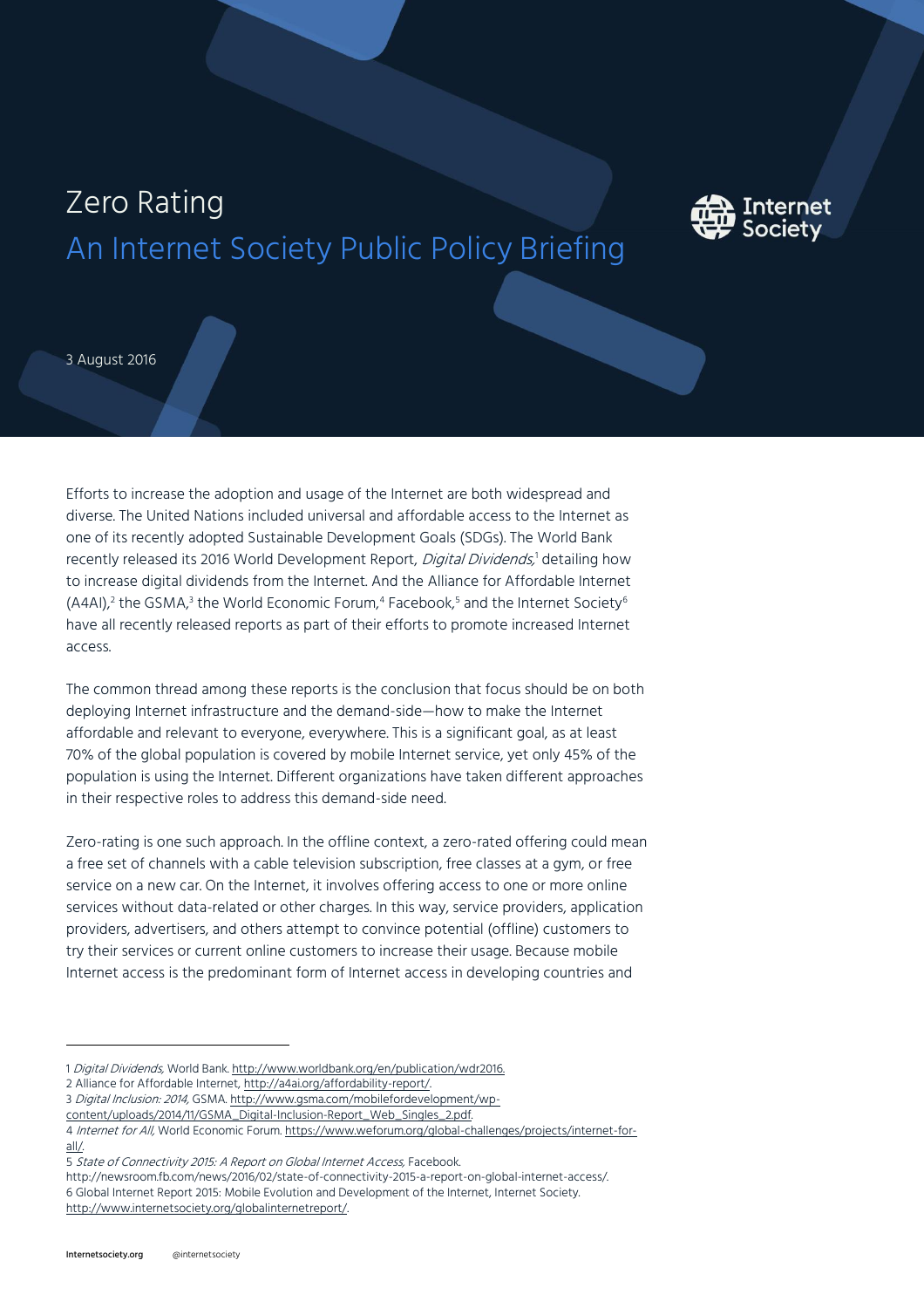typically sold by the megabyte, $\ell$  zero-rating offerings can significantly reduce (or eliminate) the cost of Internet access.

While Facebook's FreeBasics is perhaps the best-known example of zero-rating, it is not the only program available. Another example is Wikipedia Zero, which provides zerorated access to the Wikipedia encyclopedia in 64 countries in partnership with 82 mobile operators and covering 600 million potential users.

Recognizing that zero-rating has become a marketing tool for service providers and a policy issue for regulators, the Internet Society aims to provide a general framework for reviewing zero-rating offers. There are two initial considerations:

- 1. The following overview may not fully relate to zero plans in mature markets, where the main focus of these plans is to target existing customers of other providers.
- 2. Not all zero-rating plans have the same objective. Some zero-rating plans are narrowly targeted at promoting usage of a particular service (e.g., Wikipedia Zero), others are more broadly targeted at attracting new customers through their service (e.g., FreeBasics).<sup>8</sup>

### Key Considerations

The vision of the Internet Society is that the Internet is for everyone, and that everyone should have access to an open Internet. Because we exercise global reach, we apply our vision with general purpose and no permanent favorites. It would be counter to this vision to measure zero-rating plans with broad strokes (e.g., does it bring more users online, increase usage, lead to access to the entire Internet?).

To fairly and effectively review today's wide range of zero-rating plans, we established the following design requirements, functional elements that we believe a zero-rated service should have in order for its offering to support an open, interoperable Internet.

- **Open to content.** If the service offers content from third-party users or providers, does it do it in a nondiscriminatory manner in order to provide a level playing field?
- **Nonexclusive.** Does the service work with any mobile operator in a country? Are those mobile operators free to offer other similar services?
- **Time limited.** Is the program limited in time or indefinite? Are consumers able to exit the zero-rated service after a certain period of time or are they locked-in indefinitely?
- **Transparency.** Is it clear to users what content is accessible via the zero-rating program and how that might differ from the broader Internet?

l

<sup>7</sup> Developed countries have larger data caps or offers for unlimited access.

<sup>8</sup> We note that zero-rated access to popular services, such as Wikipedia, may itself attract new users. Conversely, broad services, such as FreeBasics, likely also promote usage of Facebook services.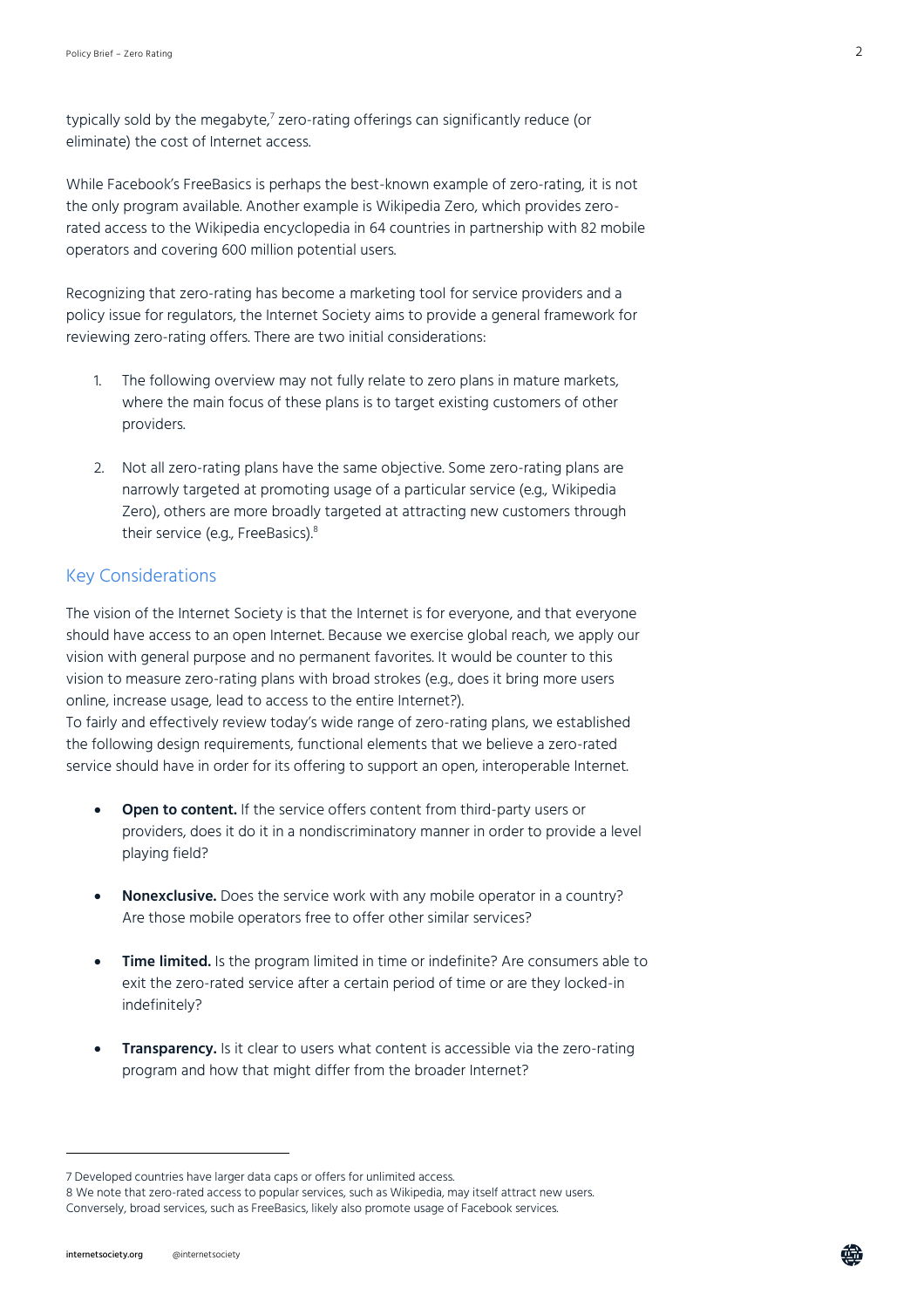**Regulatory conformity.** Does the plan meet the goals and rules of national regulatory authorities, specifically those regarding competition and consumer protection?

Overall, an ideal zero-rating plan would be user-friendly, have limited restrictions, and not limit access opportunities. We recognize that current and future offerings may not meet all criteria. In this case, a time limit may help overcome other shortfalls. For example, a service may enter a market and strike an exclusive contract with one mobile operator.<sup>9</sup> If that service is popular, it may confer an advantage to the associated mobile operator that may correspondingly limit choices for users over time. If the zero-rated service were time-limited as an introductory offering (e.g., for only three months), this would significantly limit any potential downsides.

While it is important to assess a plan against these design requirements, its results are the ultimate metric.

- Does the service bring new users to the Internet or increase usage from existing users?
- Are users moving outside the service to use the wider Internet?
- Does the service offer differential pricing for some services? If so, why?
- Does the service encourage or enhance market competition?
- Does the service provide consumer choice?

Ultimately, the key question is whether the zero-rating service promotes increased access to the global, open Internet.

#### **Challenges**

There are both a general and specific challenges for assessing zero-rated services.

- **General challenge.** Assessment discussions tend to address the philosophical question of whether the glass is half full or half empty, and are often linked to discussions about network neutrality (e.g., is it enough to have some access to the Internet than no access at all? does that give a false view of the Internet and, therefore, limit opportunities?) While the Internet Society is firmly on the side of having a full glass for all, we believe we also should consider whether a variety of approaches by different stakeholders could help achieve that goal.
- **Specific challenges.** These challenges relate to information availability about the design and results from zero-rating services. It is important that the companies engaged in zero-rating offerings compile information about their offers and share the results transparently. This enables evaluation of a service's real impact on the Internet. For example, to the extent that the full details of an offering are

l

<sup>9</sup> Exclusivity can occur in two ways: the Internet service could only be available in that country via that mobile operator, or only that mobile operator offers zero-rated access. Both ways are cause for concern.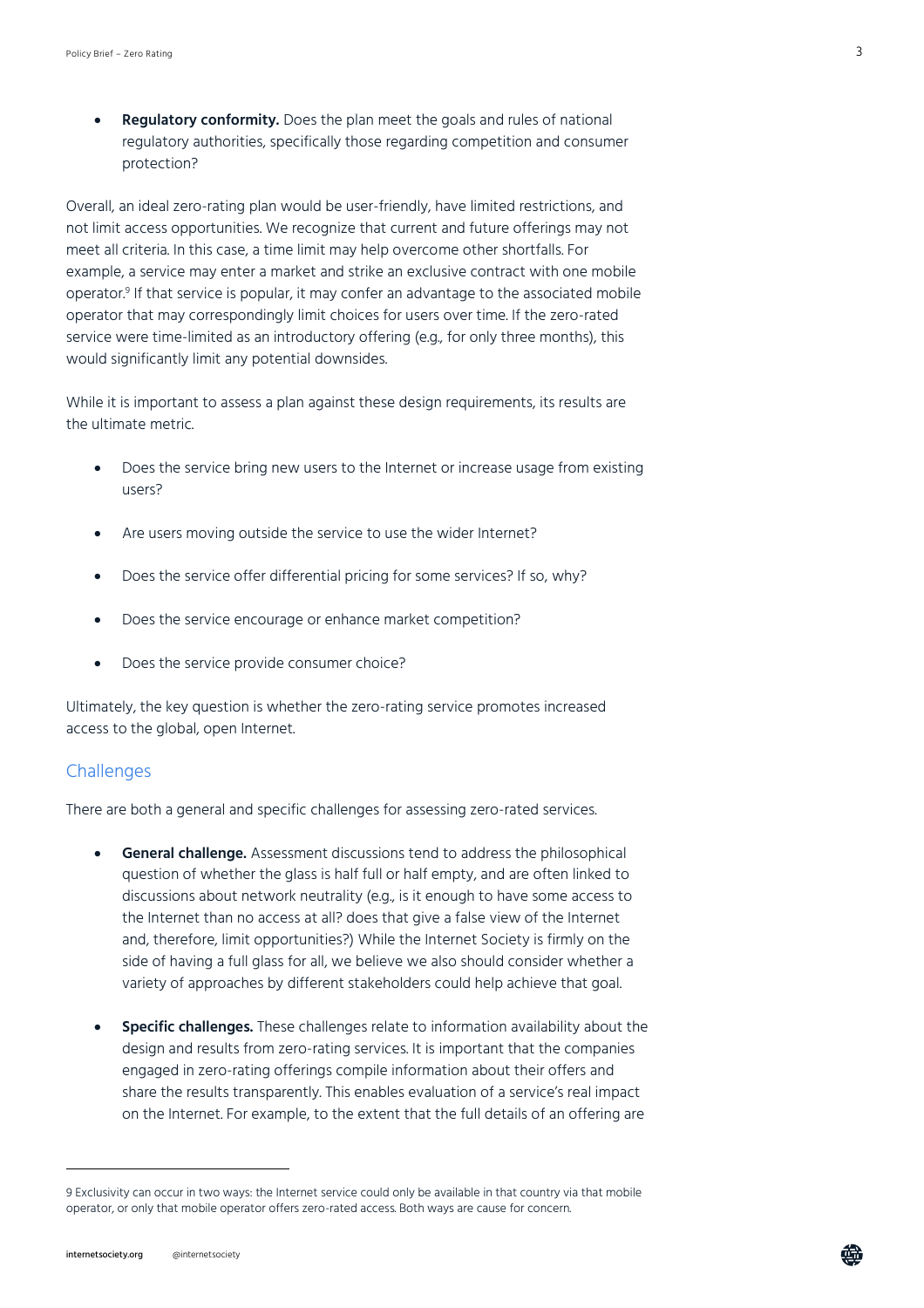only available to those who sign up with a particular mobile operator in a particular country, it makes it difficult for others to assess the offering.

This points to a significant information asymmetry feeding much of the controversy surrounding zero-rating: much of the debate about zero-rating takes place among individuals who are already online and who have knowledge of and access to information about the trade-offs. However, zero-rating services often target people, who are not online and, therefore, do not have the same information about the trade-offs. As a result, the voices of the unconnected are generally not well-reflected in the zero-rating policy debate.

The zero-rating policy debate would benefit from more data and information about service offerings and results. Those of us already online should take comfort in the strong demands of the digital pioneers to move beyond the confines of early online services, such as American Online (AOL), to the benefits of the broader Internet. A targeted offering that meets the aforementioned design requirements could be the kind of onramp to the Internet that AOL once was, and bring us closer to reaching our vision of an Internet for everyone, everywhere.

#### Guiding Principles

The Internet Society believes that focusing on the outcome of zero-rating is the key to assessing these services. In addition, policy and regulatory approaches to zero-rating should be shaped by the overarching principle of Internet openness, as well as the enabling characteristics of access, choice, and transparency.

These core values are represented by the following broad guiding principles:

- **Access.** Access to Internet services, applications, sites, and content enhances both the user's experience and the Internet's potential to drive innovation, creativity, and economic development. Practices that might limit or block access to Internet content are of prime concern.
- **Choice.** Choice and control by users over their online activities, including selection of providers, services, and applications (recognizing that there are legal and technical limitations) is important for open internetworking. Some users have a limited choice of online providers and services; those users are especially vulnerable to potentially discriminatory practices.
- **Transparency.** Users must know how to sign-up, what is offered during the service, and what happens when the service is over or they decide to terminate access in order to make informed choices. Similarly, users should understand what data are gathered and how they are used.

In more specific terms, these broad guiding principles translate to the following:

- Competitive and transparent service offerings that enable the user to make an informed choice of provider and level of service.
- Unimpeded access to a diversity of services, applications, and content offered on a nondiscriminatory basis, both inside and outside the service.